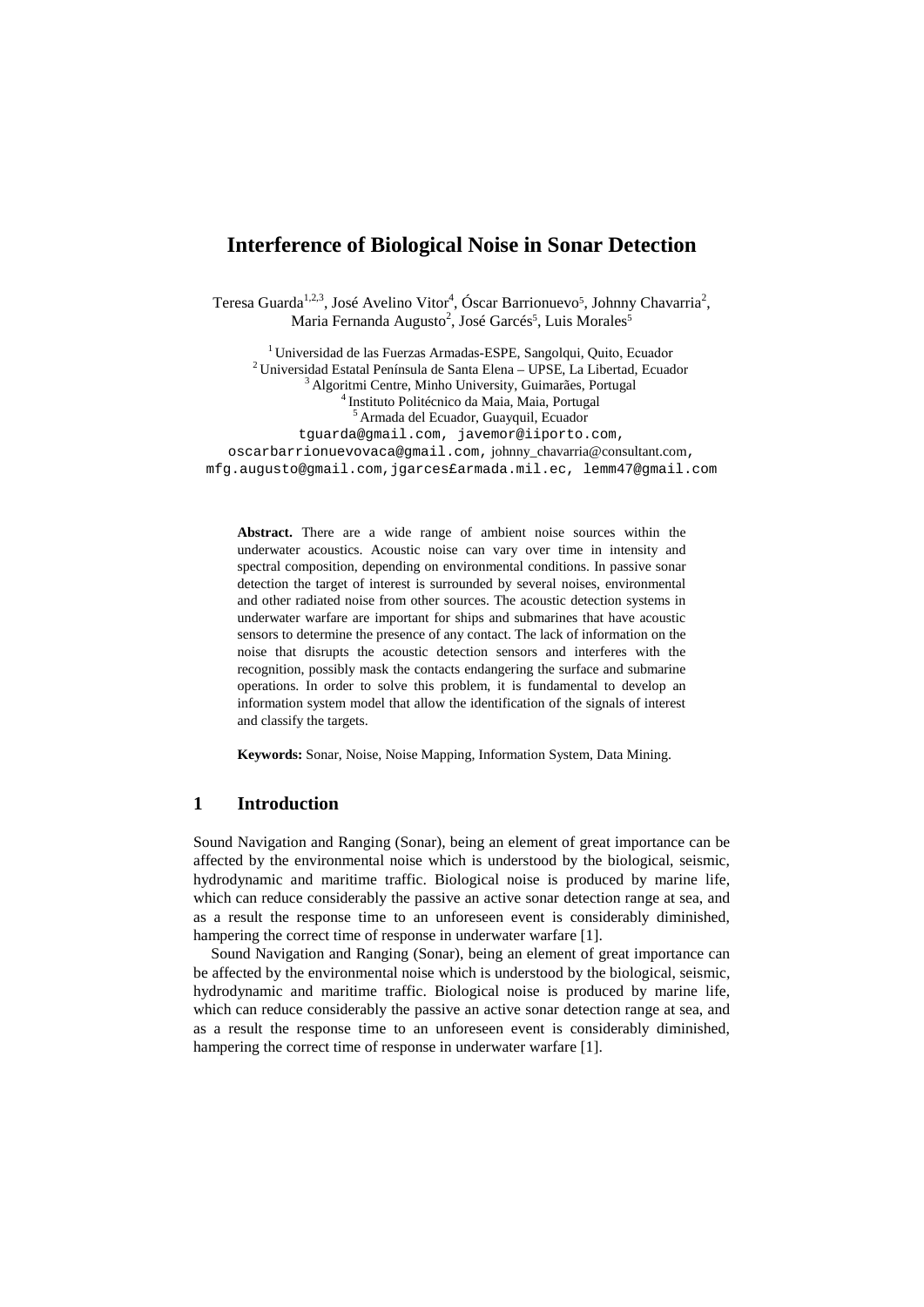In the marine environment the main sources of biological noise are whales, dolphins, fish and other marine species, which increase the ambient noise level and this in itself affects the sonar detection range of contacts of interest and masking these contacts, worsening by the lack of information on the location, type, and frequency of sound of said species, compromising the success of the operations. Environment noise can be harmful to the sonar system, impairing the detection of the signals of interest [2].

The non-existence of information on studies, analysis, classification by types and noise areas originated by marine species of jurisdictional aquatic spaces; could be preventing the correct application of sonar functions generating a masking of contacts, making acoustic detection difficult and the development of underwater warfare proceedings.

In submarine warfare, passive acoustics detection is very important for warfare and safety procedures. In this sense, it is fundamental to create an information system that processes the frequencies of marine animals, allowing the correct application of the sonar filters, without masking the contacts. It is fundamental to create an information system that processes the frequencies of marine animals, fishes and other biological sources of noise in order to allow the sonar operators to apply the right sonar filters and use the most adequate function in the equipment, without masking the contacts. And in other hand, to stablish the most silence service mode of the engineering submarine systems to avoid self-interferences that reduce the sonar performance in biological saturated noise areas.

In the underwater warfare, acoustics is very important for warfare and safety procedures, then, the sonar performance and sonar detection range have a relevant importance, to extend the detection range and reduce the counter detection range in the operation area, optimize the sonar detection range trough adequate procedures will be decisive for officers and commander to make right decisions. The focus of this research will be on the biological noise that is produced by marine life specifically in cetaceans and fishes that affect the sonar performance and mask contacts at sea. The order Cetacea id divided in two suborders: Odontoceti y Mysticeti (Table 1) [3].

| <b>Suborder</b> | <b>Common Name</b>   |
|-----------------|----------------------|
| Odontoceti      | Common Dolphin       |
|                 | Porpoise             |
|                 | Sperm Whale          |
|                 | Killer whale         |
| Mysticeti       | <b>Blue Whale</b>    |
|                 | Fin Whale            |
|                 | <b>Bowhead Whale</b> |
|                 | Humpback Whale       |

|  | <b>Fable 1.</b> Cetacea Suborder |
|--|----------------------------------|
|  |                                  |

2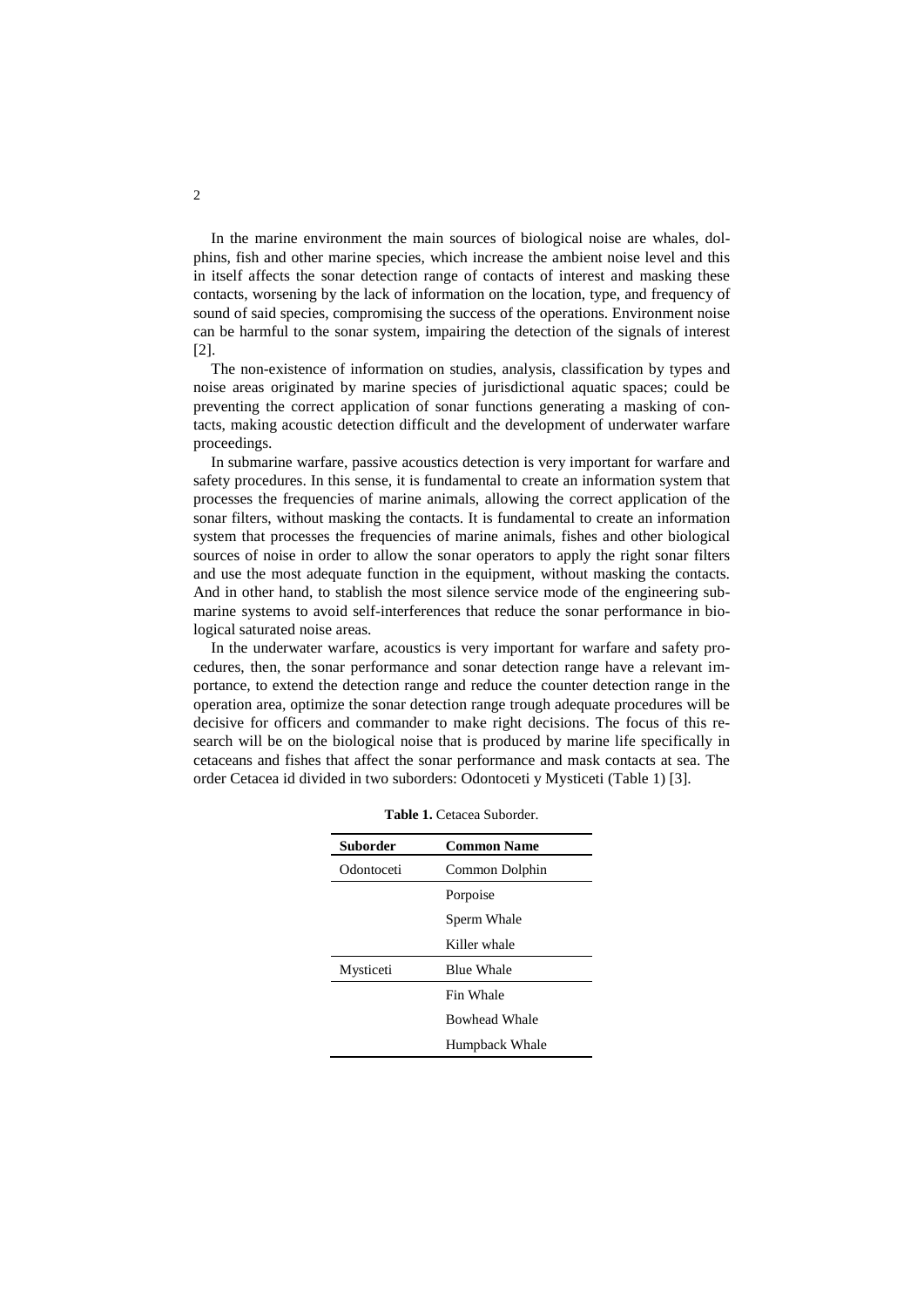This underwater bioacoustics research work analyzes the biological noise and its effect on the sonar ranges, with the purpose of developing an information system model that allows assists real-time decision-making selection process of the best sound signs identifying and classifying the targets. This process will be leveraged by Data Mining (DM) process and Machine Learning (ML) algorithms to automate species identification.

## **2 Background**

#### **2.1 Sound Navigation and Ranging**

Sonar is an instrument that nowadays has a lot of use in navigation, in fishing, in the study and research of the oceans, and in atmospheric studies; although in its origins it was only used to locate in submarines during the Second World War [2].

Sonar encompasses different devices, with different objectives and modes of operation. In general, Sonar can be considered as a system or device that uses sound to explore and / or obtain information from an underwater environment [3].

Sonar is currently used for the location and qualification of fish shoals, marine substrate mapping, study of marine sediment composition, the location of submerged objects and various other fields of application.

Comparing with civilian sonars, military sonars (MS) operated at higher power levels, being used for target detection, location and classification. Low frequency MS are used for surveillance, gathering information in large areas.

The acoustic frequencies used in Sonar systems vary from the infra-sonic (very low) to the ultra-sonic (extremely high). There are two types of Sonar technologies: Passive Sonar and Active Sonar. Passive Sonar picks up sounds from sources; and Active Sonar, emits pulses and picks up echoes [3].

Passive sonars exploit these irradiated signals, allowing the detection and location of the target of interest; and also applying spectral analysis techniques, determine the number of blades in the propeller of the ship, and the characteristics of machinery, to classify the sources of sound and ships [3]. Passive sonar has a wide variety of techniques for identifying the source of a sound that has been detected. Intermittent sound sources can also be detected by passive sonar. Passive sonar has the characteristic of not emitting any type of signal. To detect and locate targets of interest, passive sonar is based on the detection of acoustic noise emitted by the object of interest itself [2], [3]. Being the passive sonar for military applications usually used in submarines, because the fact of not emitting a signal, ends up making difficult its detection by others.

Passive sonar systems may have a large sound database, but the sonar operator is usually the one who does the final classification.

The active sonar uses a sound transmitter and a receiver. When the two are in the same place it is called a monostatic operation. When transmitter and receiver are separated, the operation is bistatic. When more than one transmitter or receiver is used,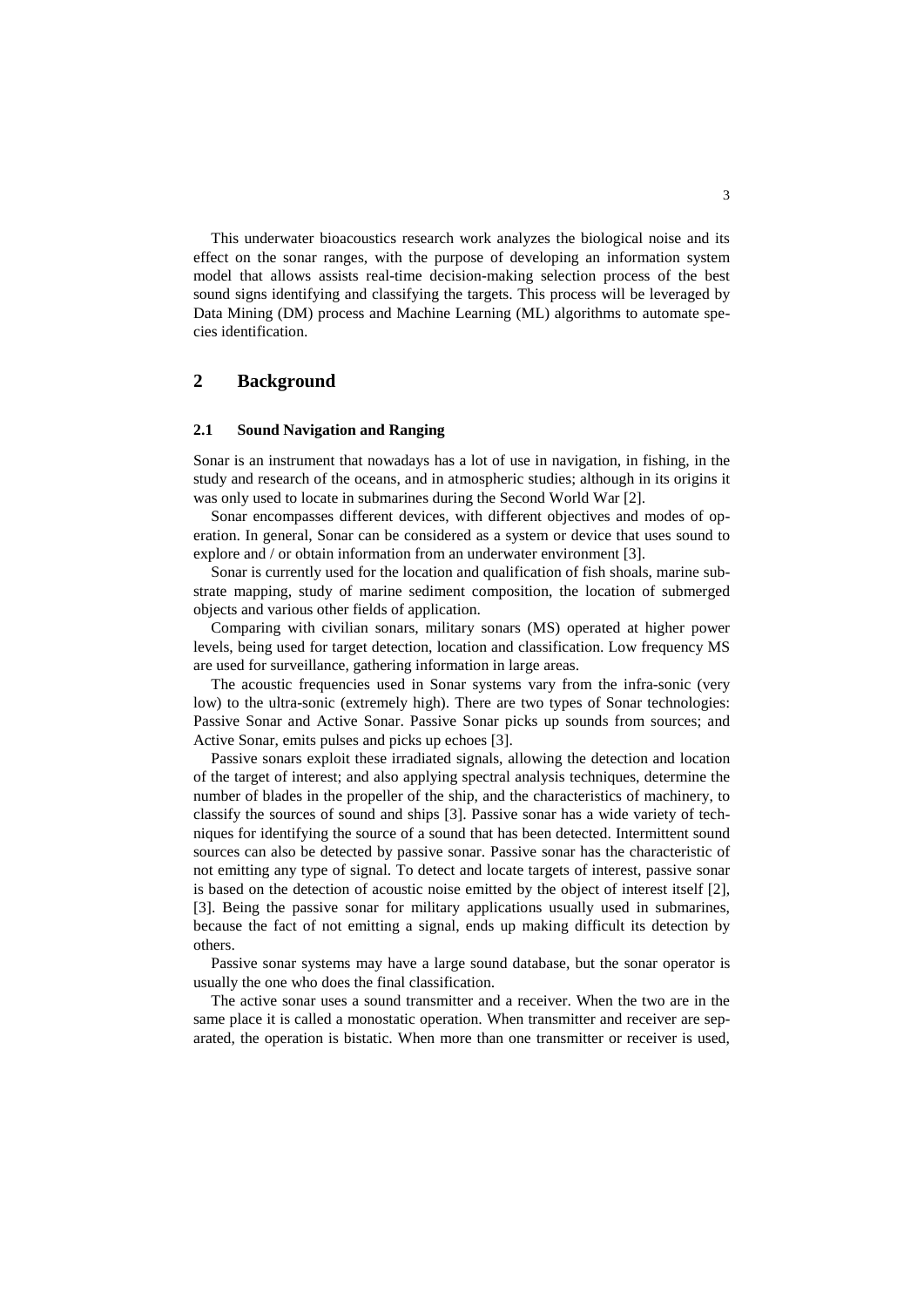spatially separated, the operation is called multistatic. Most Sonar operates multistage, with the same array being often used for transmission and reception [2].

The active sonar creates a sound pulse (ping) and then hears the echoes of the ping. This sound pulse is usually created electronically through a sonar projector consisting of a signal generator, power amplifier and electro-acoustic transducer. A beam former is used to focus acoustic power on a beam, which can sweep the required research angles. The sonar pulse is emitted when encountering an obstacle, and returns to the emitter; being half the time in which the "ping" took to go and return, being possible to calculate the distance of the object echoed with relative precision. The sound pulse can be a constant frequency or a chirp of frequency change. Simple sonars generally use constant frequency with a filter large enough to cover possible Doppler changes due to target motion, while more complex sonars generally use the last technique [4].

Active sonar is most commonly used in civil applications for tasks such as: autonomous navigation, submarine communication and seabed mapping.

#### **2.2 Acoustic Underwater Noise**

Noise in the marine environment is important because it masks the information contained in underwater acoustic signals. The whole signal process that the sonar must perform is to extract the information from the signal-to-noise combination. The parameter of interest here will be the signal-noise ratio [6].

In the underwater acoustic environment, noise sources are classified into two categories: radiated noise and ambient noise [2]. The radiated noise comes from artificial sources (oil extraction platforms, ships, submarines, among others). In a ship or submarine, the noise comes from its equipment contained in it; which start vibrating at certain frequencies, and the vibrations propagate through the structure of the ship or submarine and from there to the sea [3].

Ambient noise comes from natural sources presented in the ocean. Among the main sources of acoustic ambient noise, we can highlight: state of the sea; marine fauna and rain [4]. Ocean ambient noise sources and characteristics can be divided in three frequency bands: low; medium and high. And each band has a different set of noise sources, and different forms of noise propagation from the source [8]. Lowfrequency sources (10 to 500 Hz), have significant potential for long-range propagation because they have little attenuation. On the contrary the medium frequencies (500 Hz to 25 kHz) have a limited potential of propagation, due to their greater attenuation and, therefore, only local or regional sources contribute to the field of ambient noise. In the case of high frequencies ( $> 25$  kHz), acoustic attenuation becomes extreme so that all sources of noise are confined to an area a few kilometers from the receiver [8], [11].

Biological noise is generated from natural sources; marine animals, including fish, invertebrates and mammals that use sound, with specific frequency, to communicate [4]. The frequency spectrum of sound produced by marine animals ranges from 10 Hz to 200 kHz [4] (Table 2).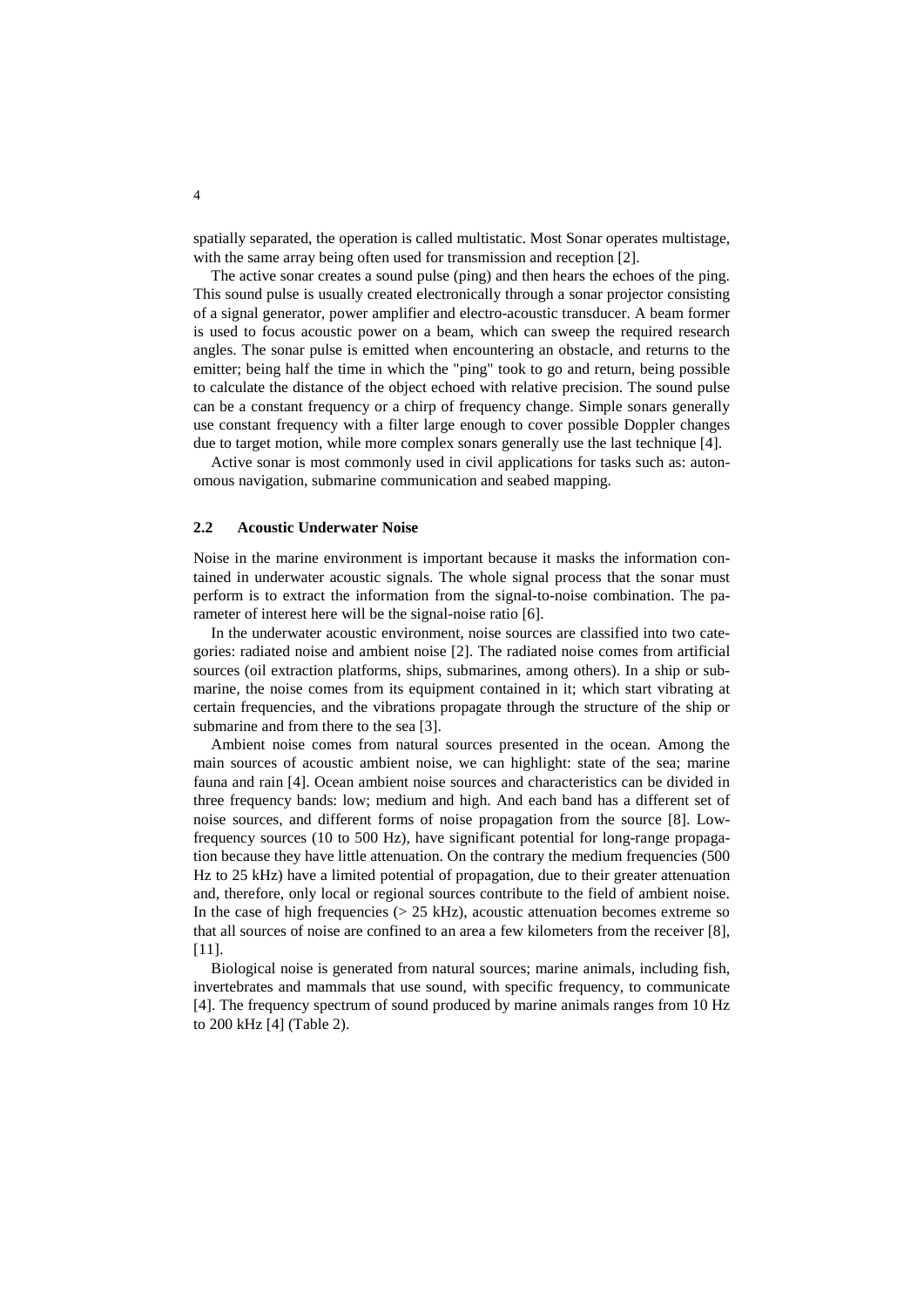| <b>Suborder</b> | <b>Common Name</b> | Sound type | <b>Frequency range</b> |
|-----------------|--------------------|------------|------------------------|
| Odontoceti      | Common Dolphin     | Whistle    | $0.2 - 150$            |
|                 |                    | Click      | $0.2 - 151$            |
|                 | Porpoise           | Pulse      | $100 - 169$            |
|                 | Sperm Whale        | Coda       | $16 - 30$              |
|                 | Killer whale       | Scream     | $0.25 - 35$            |
| Mysticeti       | Blue wahle         | Moan       | $0.2 - 0.02$           |
|                 | Fin whale          | Call       | $0.16 - 0.75$          |
|                 | Bowhead whale      | Call       | $0.1 - 0.58$           |
|                 | Humpback whale     | Song       | $0.05 - 10$            |

**Table 2.** Cetacea characteristic sounds frequency range.

Adapted from [4]

The biological activity affects the underwater acoustics detection ranges as part of ambient noise level, decreasing the value of the Figure of Merit (FOM) of a sonar system and masking some important tonal signals from the contacts: warships, maritime traffic, trawlers and another kind of boats, that are used by the sonar technician to classify and get important data for tracking, especially when passive tracking is used. All this information configures the tactical panorama that is used for making decision process of duty officers and commanders.

## **3 Biologic Noise Mapping**

Currently new technologies have allowed the construction of more silent ships and submarines, that is including merchant ships, the warships to avoid detection, reducing the source level and increasing detection ranges; the merchant or commercial ships to reduce the cost of fuel using propulsion systems that have a low source levels using anti-cavitating propellers making it difficult to detect and classify.

In a subaquatic complex environment with an important ambient noise level that affect the Figure of Merit (FOM) and the detection sonar range, it will be useful to have a decision support tool like a biological noise mapping. At this point, integrating sonar and non-sonar data from multiple sources across multiple platforms is shown as an option to establish a more accurate underwater scenario, improving the process of target detection and classification and, consequently, support tactical decision-making.

The proposed information system model, the aCousticR it's organized in four combined processes: (1) Data acquisition; (2) Knowledge Discovery; (3) Data analysis and (4) Distribution (see Fig. 1).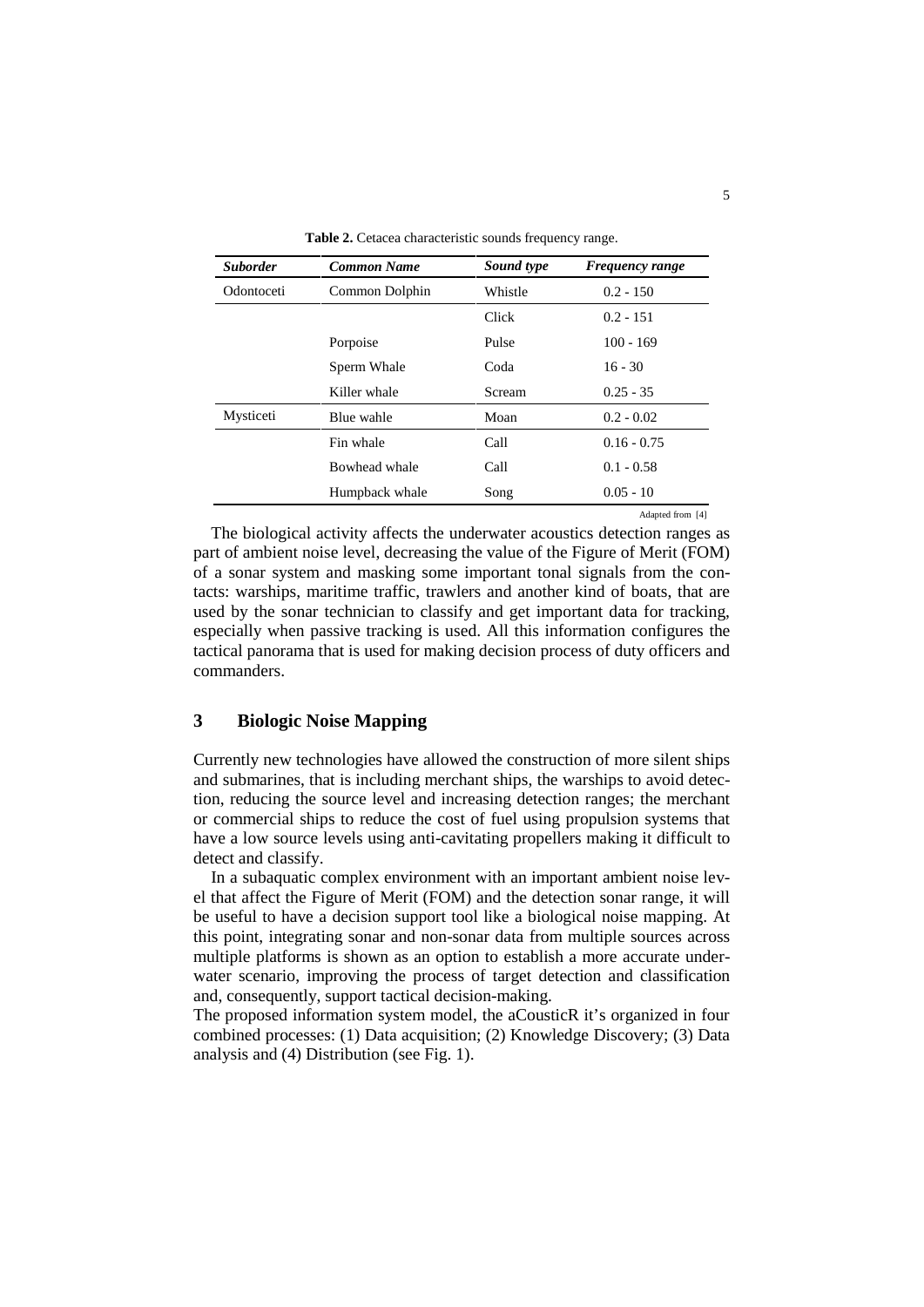

**Fig. 1.** Information System aCousticR Model.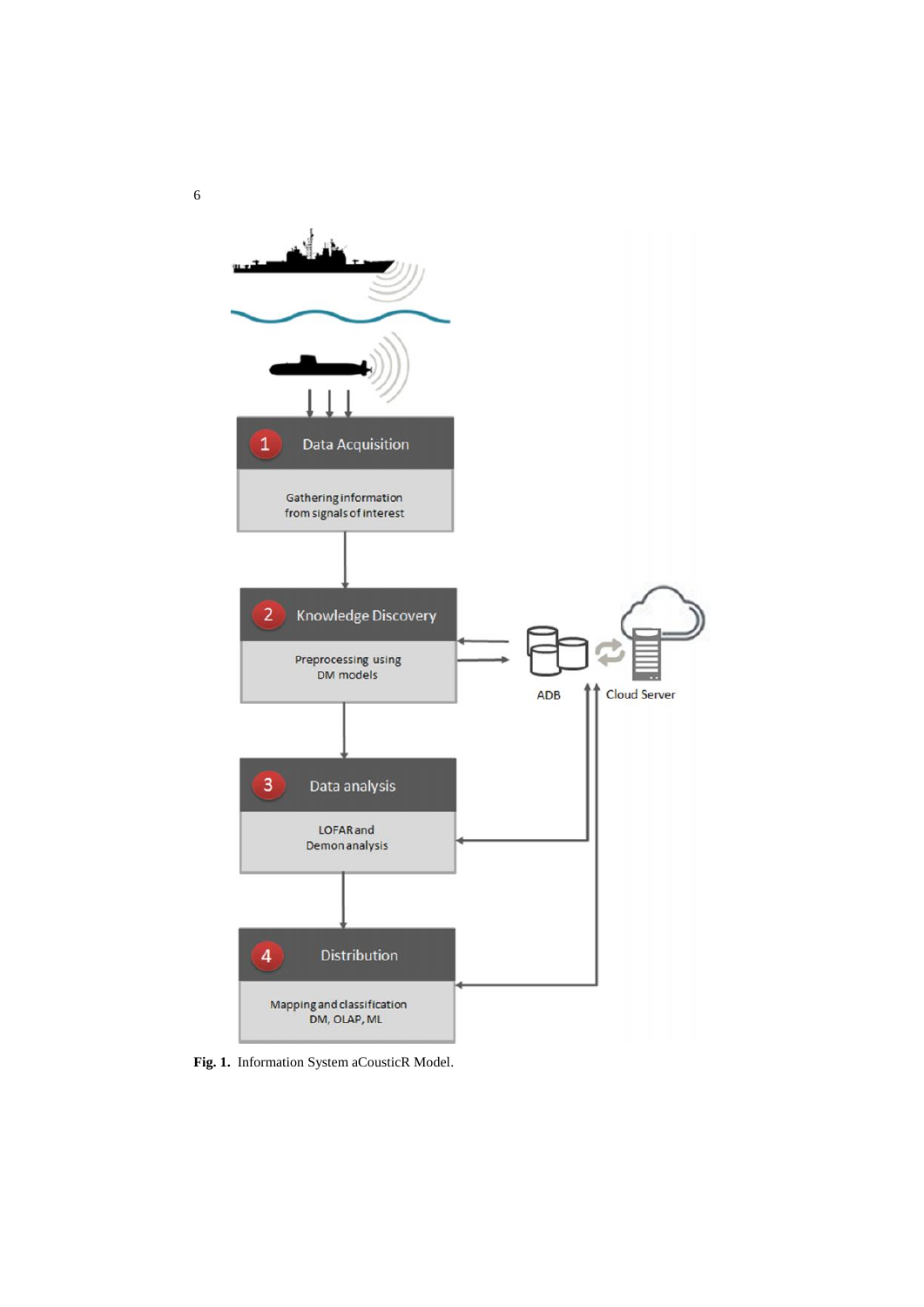aCousticR information system has two functional modes: online and offline. In the online mode the system is synchronized in real time with the cloud server; in turn the offline system remains functional, and can be synchronized whenever there is Internet access (for example, in the ports).

Despite the use of Data Mining (DM) techniques, OLAP tools and Machine Learning (ML) algorithm's that help in the automatic classification of the signs of interest; the records can be analyzed and if necessary changed by the users, in order to guarantee the quality and accuracy of the information.

The data acquisition (1) process will be made by warships and submarines that will use the sonar systems to log the reference position, time, date, estimated deep, frequency, amplitude of the signal, including sound record.

Before the data captured in the external sources are loaded into aCousticR information system MySQL databases, these data are preprocessed by DM models for Knowledge Discovery (2) that will extract, transform and load a set of heterogeneous data, which are consolidated and cleaned. DM refers to non-trivial extraction of the identification of valid, new, potentially useful and understandable data patterns from database data [9]. The DM aims to construct data models, with reference to the following models: predictive models; descriptive; dependencies and deviations [10]. The selection of DM activities is directly related to the objectives of the collection of classified biological noises (Table 3).

| Model       | Type                                                                                                                                                                    | <b>Description</b>                                                                                                           |  |
|-------------|-------------------------------------------------------------------------------------------------------------------------------------------------------------------------|------------------------------------------------------------------------------------------------------------------------------|--|
|             | Are constructed from the input data set (independent variables)<br>for the output values (dependent variables)                                                          |                                                                                                                              |  |
| Predictive  | Classification                                                                                                                                                          | Learning function that allows to associate to each<br>data object one of the classes of finite set of<br>predefined classes. |  |
|             | Regression                                                                                                                                                              | learning function that maps each object to a<br>continuous value                                                             |  |
| Descriptive | Discover groups or data categories of objects that share<br>similarities and help in describing datasets.                                                               |                                                                                                                              |  |
| Dependency  | Describe the dependencies or associations between certain<br>objects.                                                                                                   |                                                                                                                              |  |
| Deviation   | Describe the dependencies or associations between certain models<br>that try to detect the most significant deviations, considered as a<br>reference the past behavior. |                                                                                                                              |  |

**Table 3.** DM Models.

The data obtained in this step will be load in an Acoustic Database (ADB). All the information loaded in the aCousticR databases must be analyzed (3) on the time, amplitude and frequency domains to be validated like useful. This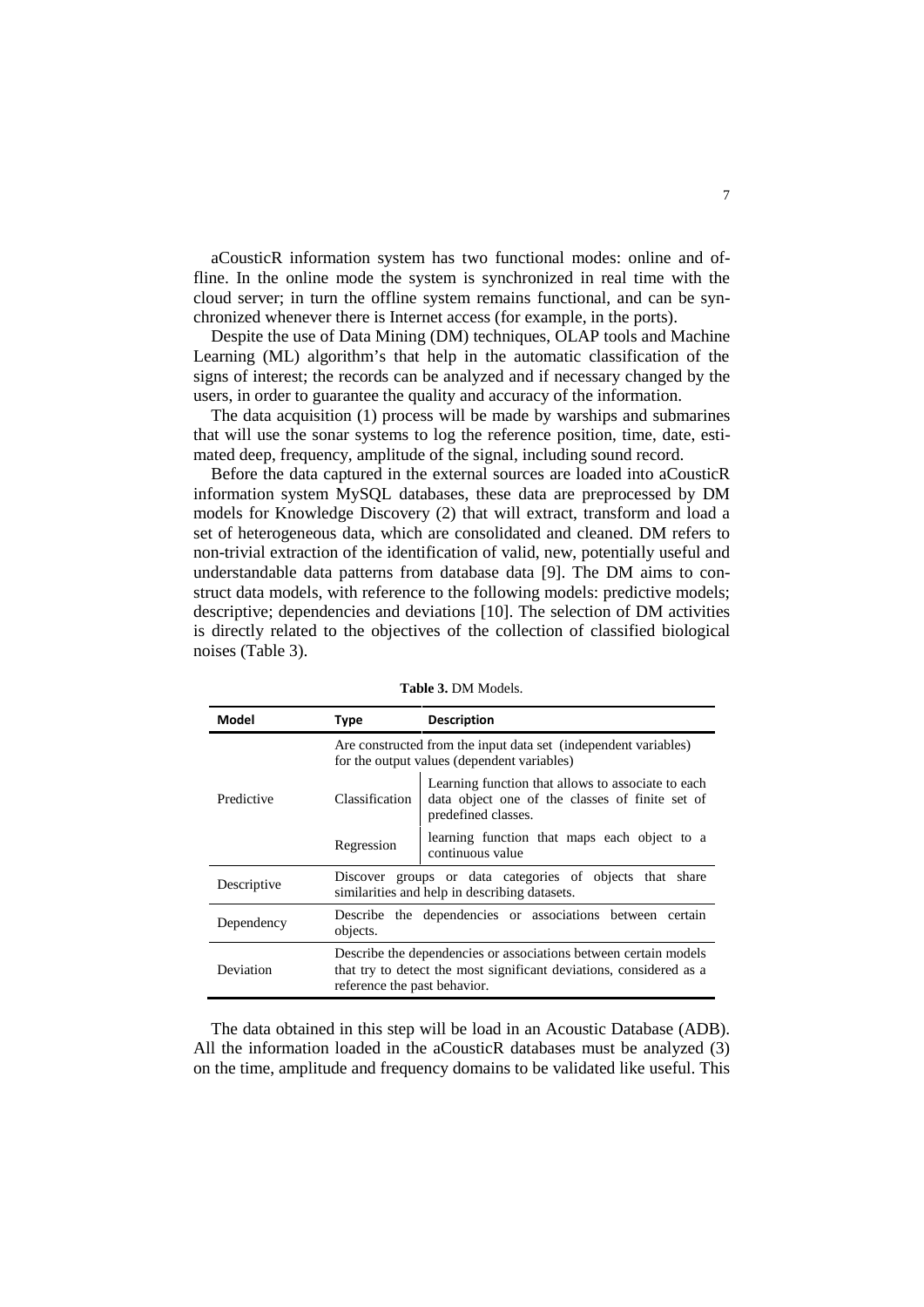step considers make spectrum analysis of sounds and noises recorded by the acoustics devices, using Spectrum Lab, a useful open source software. All the additional information gets in this step and useful to mapping the biological noise at sea will be uploaded in the system. The spectral analysis requires sonar technician prepared in Low Frequency Analysis (LOFAR) and Demodulation analysis (Demon analysis) of the sound that will be qualified by the Acoustical Analysis Center.

Finally in distribution process (4), the data will be mapped, geo-reference and share with the users using ArcMap. ArcMap is a geospatial processing program used primarily to view, edit, create, and analyze geospatial data; allowing user to explore data within a data set and create maps [8]. Using ArcMap, all the biological noise radiated and important data about the frequencies, noise level, type of fishes, will be georeferenced; it will permit to have graphical information. Users can explore and analyze large volumes of aCousticR data using OLAP tools, DM techniques and ML algorithms. OLAP tools are a combination of analytical processing procedures and graphical user interface, providing fast and flexible access to data and information and a multidimensional view of data. The DM aims to build data models. There are several algorithms available, each with specific characteristics. ML is part of an emerging Artificial Intelligence (AI) technology that over the last has been used by a growing number of disciplines to automate complex decision making. ML is a set of methods that allow machines to acquire knowledge to solve problems based on the history of past cases. At this level all activities must be developed to analyze data, search for patterns, and load information organized and encoded, and then the results will be distributed to end users for further feedback if necessary.

To share the information, users in the submarines or ships will have access to the system through intranet or Internet, to update all the shared information about biological noise and to the digital format of an atlas of biological noise in the ocean in jurisdictional waters.

Users had available an interface trough a cloud server or in standalone version, to the visualization and edition of data. In the case of ships that do not have intranet or Internet service at sea they will use a standalone version, and all the data will be uploading at the cloud server at port.

## **4 Conclusions**

Biological noise information makes possible to make decision to configure sonar filters and functions, to optimize the submarine or ship machinery to decrease own noise level to increase the sonar detection range in complex underwater environmental. To optimize the sonar performance will make pos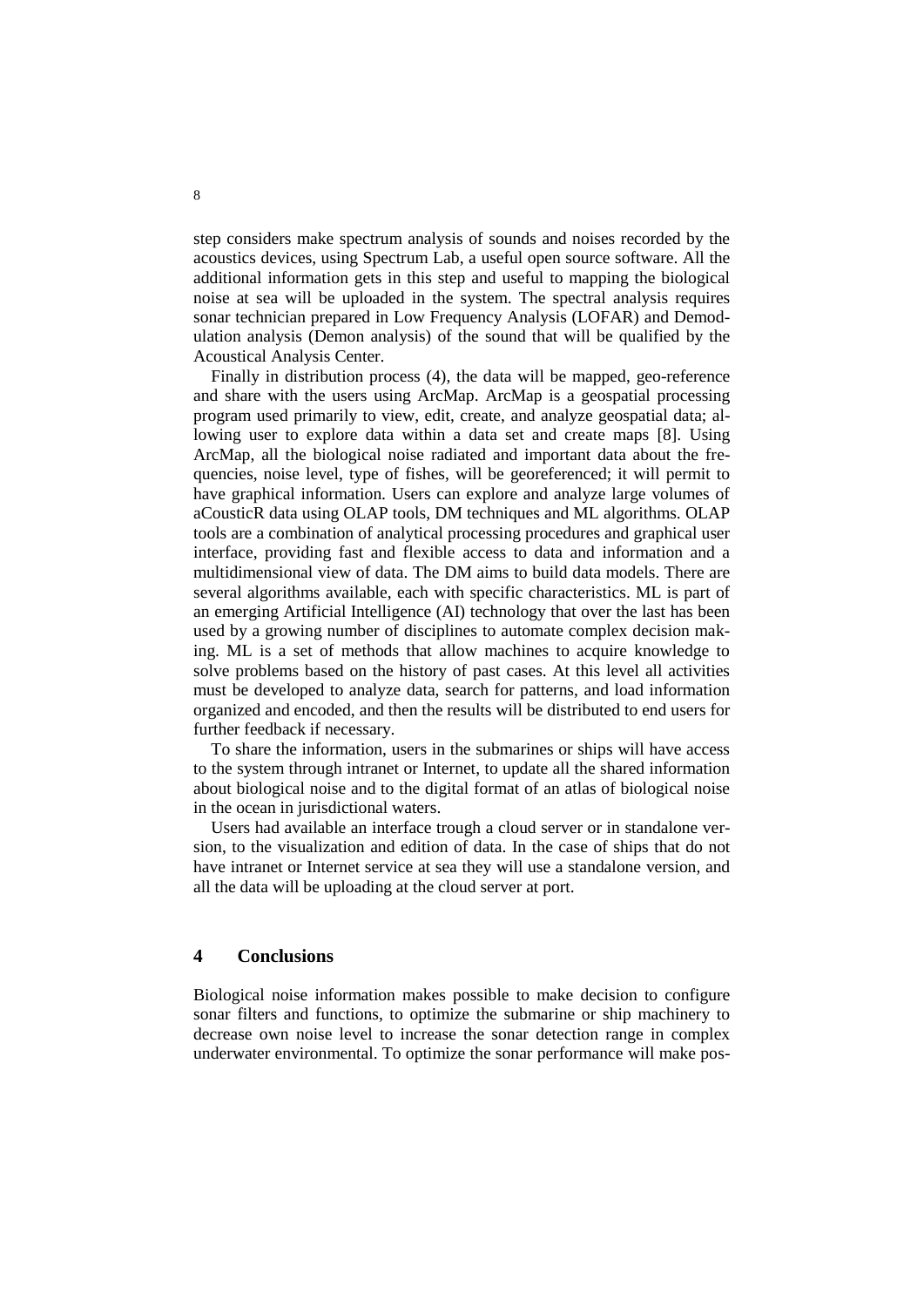sible to classify contacts in an environmental with interferences of mammals, fishes and another kind of biological life that mask some tonal in the ships acoustic signature.

The biological noise mapping will allow to have information about areas where some species of fishes, mammals and crustaceans saturate the acoustic spectrum in the different periods of the year, to take forecasts useful for the underwater warfare and safety for ships and submarines. The use of the aCousticR information system allows the identification, classification and mapping of the signals of interest; in this particular case the cetaceans. The system databases are hosted in a cloud server, allowing data synchronization with all systems which integrate the aCousticR extranet (submarines, ships, investigation centers, and others).

aCousticR systems in underwater warfare it's extremely important for ships and submarines that have acoustic sensors to determine the presence of any contact. The lack of information on the noise that disrupts the acoustic detection sensors and interferes with the recognition, possibly mask the contacts endangering the surface and submarine operations.

With the use of mapping tool it will be possible to get the databases in order to define trawlers operation areas, to avoid these areas by the submarines or take actions to avoid collisions or problems with the trawlers nets.

### **References**

- 1. Hodges, R.: Underwater Acoustics Analysis, Design and Performance of SONAR. John Wiley and Sons, Ltd, UK (2010)
- 2. Board, O., Council, N.: Ocean noise and marine mammals. National Academies Press. (2013)
- 3. Urick, R.: Principles of underwater sound 2nd edn. (1975)
- 4. Wang, L., Wang, Q.: The influence of marine biological noise on sonar detection. Ocean Acoustics (COA), 1-4 (2016)
- 5. Stergiopoulos, S.: Advanced signal processing handbook: theory and implementation for radar, sonar, and medical imaging real time systems. CRC press (2000)
- 6. Richards, C.: Sistemas electrónicos de datos: aspectos prácticos. Sistemas electrónicos de datos: aspectos prácticos. Reverté. (1980)
- 7. Bradley, D., Stern, R.: Underwater sound and the marine mammal acoustic environment: A guide to fundamental principles. [S.l.]., Marine Mammal Commission (2008)
- 8. Etter, P.: Underwater acoustic modeling and simulation. CRC Press (2013)
- 9. Hildebrand, J.: Anthropogenic and natural sources of ambient noise in the ocean. Marine Ecology Progress Series 395, 5-20 (2009)
- 10. Board, O., Council, N.: Ocean noise and marine mammals., National Academies Press. (2003)
- 11. Ketten, D.: The cetacean ear: form, frequency, and evolution. Marine mammal sensory systems Marine mammal sensory systems, 53-75 (1992)
- 12. Fayyad, U., Smyth, P., Uthurusamy, R.: Advances in Knowledge Discovery & Data Mining. The AAAI Press/The MIT Press, Cambridge (1996)